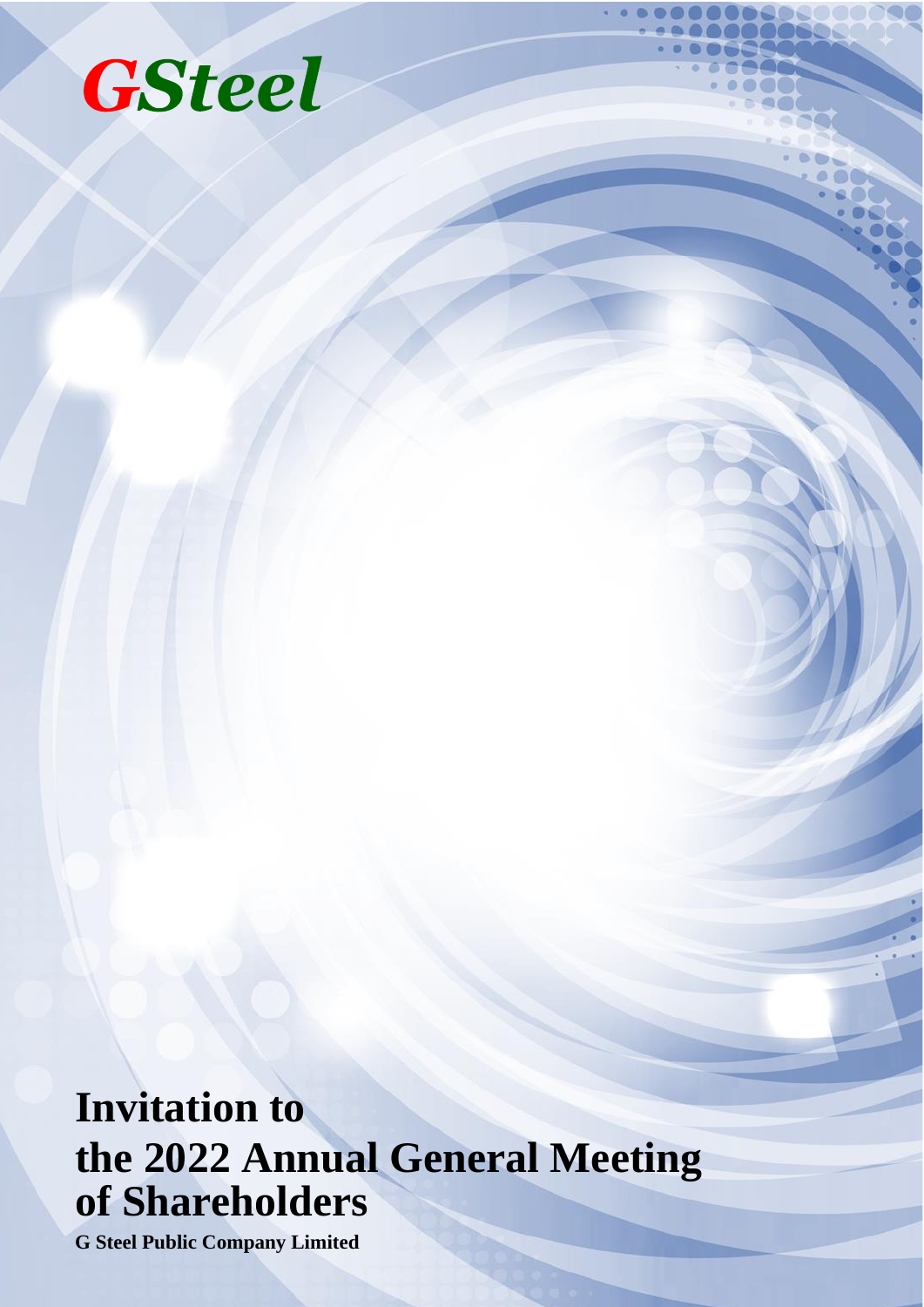### **บริษัท จี สตีล จ ำกัด (มหำชน) G Steel Public Company Limited**

**ทะเบียนเลขที่0107538000746**

*- Unofficial Translation -*

21 April 2022

### **Subject: Invitation to the 2022 Annual General Meeting of Shareholders** To: Shareholders of G Steel Public Company Limited Enclosures: 1. Annual Report for the year 2021 which included Financial Report for the year 2021 (Form 56-1 One Report) (in QR Code format) 2. The appointment of the auditor and the determination of the audit remuneration for the fiscal year 2022 ended 31 December 2022 3. Profile of directors retiring by rotation who are nominated to be re-elected as directors for another term 4. Definition of Independent Director of the Company 5. The Remuneration of Directors for the year 2022 6. Articles of Association of the Company relating to the General Meeting of Shareholders (in QR Code format) 7. Profiles of Independent Directors proposed for Appointment as Proxy 8. Registration and Procedures to attend the Shareholders Meeting via Electronic Means (E-Meeting) and to appoint proxy (in QR Code format) • Documents and Evidence required for attending the Meeting • Proxy Appointment and Procedures for Proxy Appointment • Vote Casting and Counting 9. Attendance Procedures for the General Meeting of Shareholders 10. Registration form for attending the 2022 Annual General Meeting of Shareholders through Electronic Media (E-AGM) 11. Form for the submission of questions prior to the 2022 Annual General Meeting of Shareholders through Electronic Media (E-AGM) 12. QR Code downloading procedures for supporting documents for the 2022 Annual General Meeting of Shareholders 13. Proxy Form A., B., and C. 14. Data Privacy Notice in relation to the shareholders' meeting

Due to the Coronavirus 2019 ("**COVID-19**") outbreak situation across many areas in Thailand at the present, the government has asked for cooperation from the private sector to be cautious about organizing activities that involve large in-person gatherings as well as to consider arranging online meetings to reduce the spread of COVID-19. The Company has been closely monitoring the situation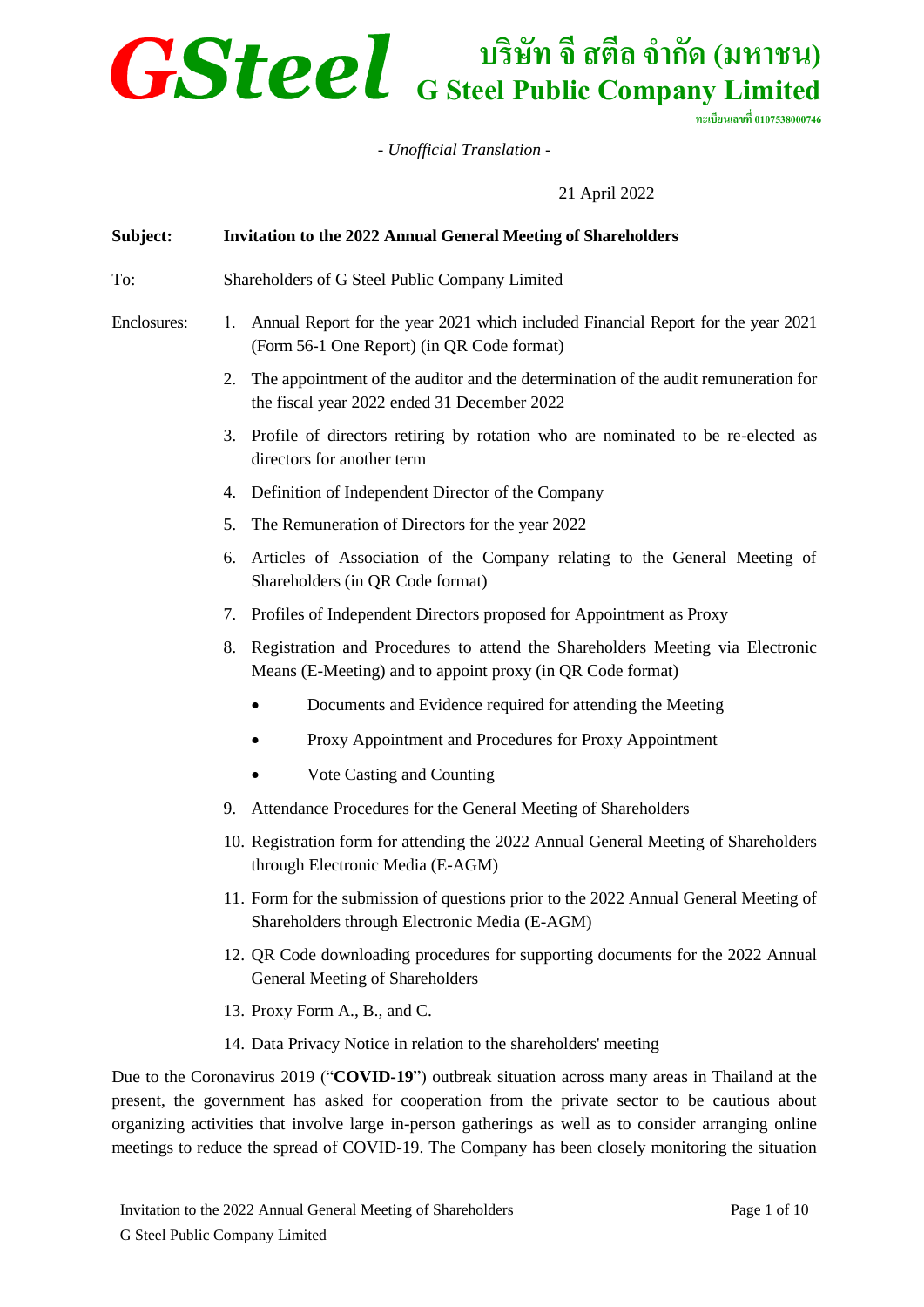with the deepest concern for the safety of the meeting attendees and its staff and is set to strictly adhere to the government's measures to prevent and reduce the spread of COVID-19 as mentioned.

The Board of Directors of G Steel Public Company Limited (the "**Company**") invites you to attend the 2022 Annual General Meeting of Shareholders (the "**Meeting**") on **Friday, 29 April 2022 at 13.30 hrs. via electronic means (E-Meeting),** to consider the following agenda items.

#### **Agenda 1 Chairman of the Board of Directors Notification**

Details will be given by the Chairman.

**Passing of a Resolution:** As this agenda is for acknowledgement, there is no voting.

#### **Agenda 2 To acknowledge the Company's operating results for the year 2021 ended 31 December 2021**

**Background and Rationale:** The Company prepared the report of the Company's operating results for the year 2021 ended 31 December 2021 (Enclosure 1 in QR Code format) and proposed for the Meeting's consideration and acknowledgement.

- **Opinion of the Board of Directors:** The shareholders are recommended to acknowledge the Company's operating results for the year 2021 ended 31 December 2021.
- **Passing of a Resolution:** As this agenda is for acknowledgement, there is no voting.

#### **Agenda 3 To consider and approve the Audited Financial Statements for the year 2021 ended 31 December 2021**

**Background and Rationale:** In order to comply with Section 112 of the Public Limited Companies Act, B.E. 2535 (1992) (including its amendment) ("**Public Limited Companies Act**") and Article 54 of the Company's Articles of Association, the Company prepared the Financial Statements for the year 2021 ended 31 December 2021, which were audited and certified by the Company's Auditors, reviewed by the Audit Committee and approved by the Board of Directors (Enclosure 1 in QR Code format), and proposed for the Meeting's consideration and approval. The significant details are as shown below:

Unit: Baht

| <b>Financial Statements</b> | <b>Consolidated Financial Statements</b> |
|-----------------------------|------------------------------------------|
| <b>Total Assets</b>         | 12,339,531,132                           |
| <b>Total Liabilities</b>    | 6,560,609,135                            |
| Shareholders' equity        | 5,778,921,997                            |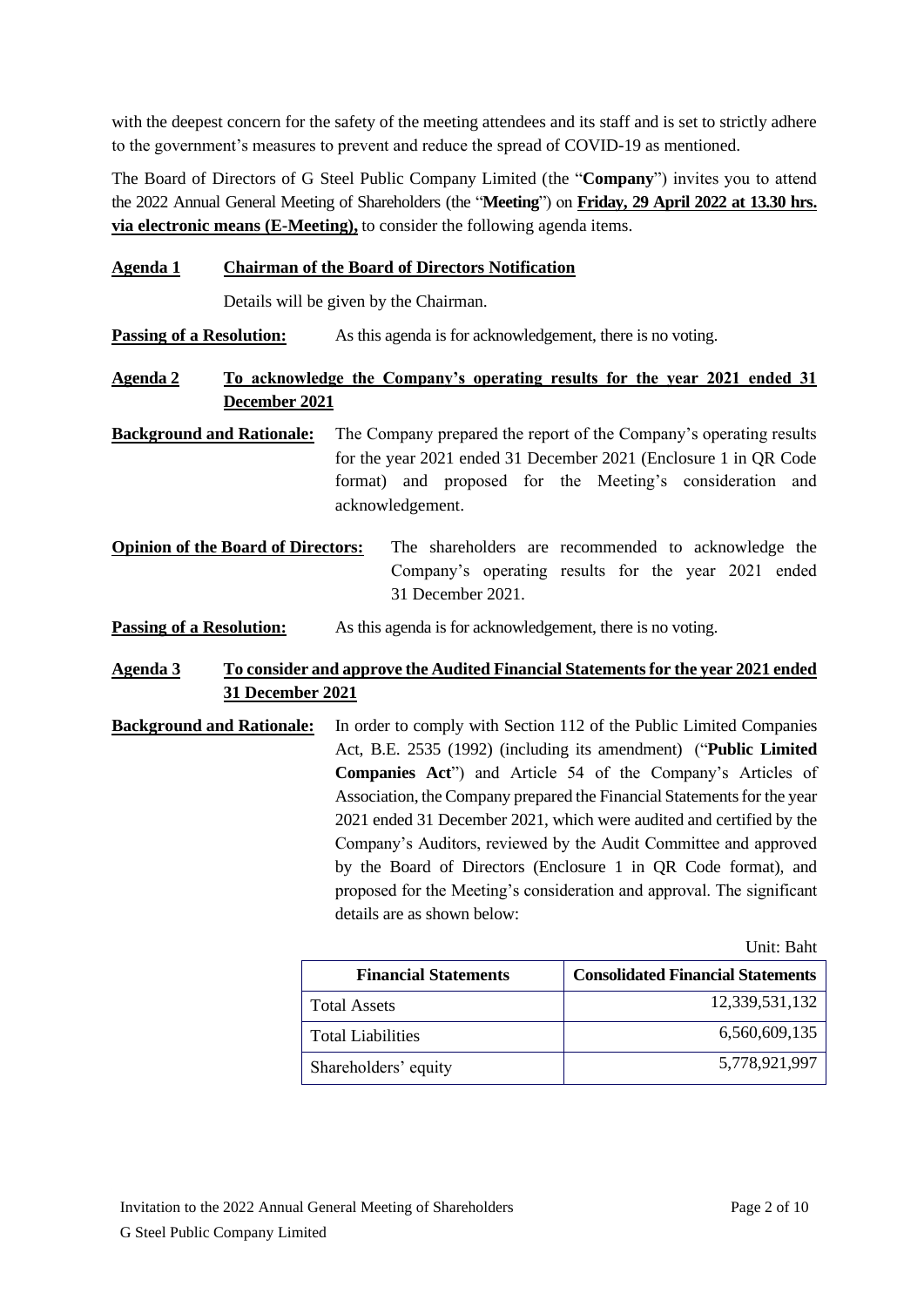|                              | UM. Dan                                  |
|------------------------------|------------------------------------------|
| <b>Operating Performance</b> | <b>Consolidated Financial Statements</b> |
| <b>Total Revenues</b>        | 16,062,955,132                           |
| Net Profits (Losses)         | 1,325,116,056                            |
| Earnings per Share (Losses)  | 0.046                                    |

**Opinion of the Board of Directors:** The shareholders are recommended to approve the Audited Financial Statements for the year 2021 ended 31 December 2021, which were audited and certified by the Company's auditor, reviewed by the Audit Committee and approved by the Board of Directors.

**Passing of a Resolution:** The resolution in this agenda requires the majority votes of the total vote by the shareholders attending the meeting and have the right to cast the vote.

#### **Agenda 4 To consider and approve the suspension of the allocation of profit as legal reserve and the suspension of distribution of dividend payment from the Company's 2021 operating results ended on 31 December 2021**

**Background and Rationale:** According to Section 115 of the Public Limited Companies Act and Article 46 of the Articles of Association of the Company, in the case where the Company still has an accumulated loss, no dividends shall be paid. In addition, according to Section 116 of the Public Limited Companies Act. and Article 49 of the Articles of Association of the Company, the Company must allocate not less than five percent (5%) of its annual net profit less the accumulated losses brought forward (if any) to a reserve fund until the reserve fund attains an amount of not less than ten percent (10%) of the registered capital.

> The Company has a policy in relation to dividend payment to the shareholders as follows: as a normal practice which the Company does not require to use the fund for additional investment or expansion project and have sufficient cash flow, the Company has its policy in relation to dividend payment at the rate of approximately 50 percent of the net profit from operations after corporate income tax and legal reserves. However, the Board of Directors may determine the dividend payment to be differed from the aforesaid policy as the Company's appropriateness and necessity, such as in the case that the Company requires fund for investment or business expansion, or in the event of changing in economic or market conditions or any other events that impact to the Company's liquidity, etc.

> For the Company's 2021 operating results, the Company has accumulated loss.

Unit: Baht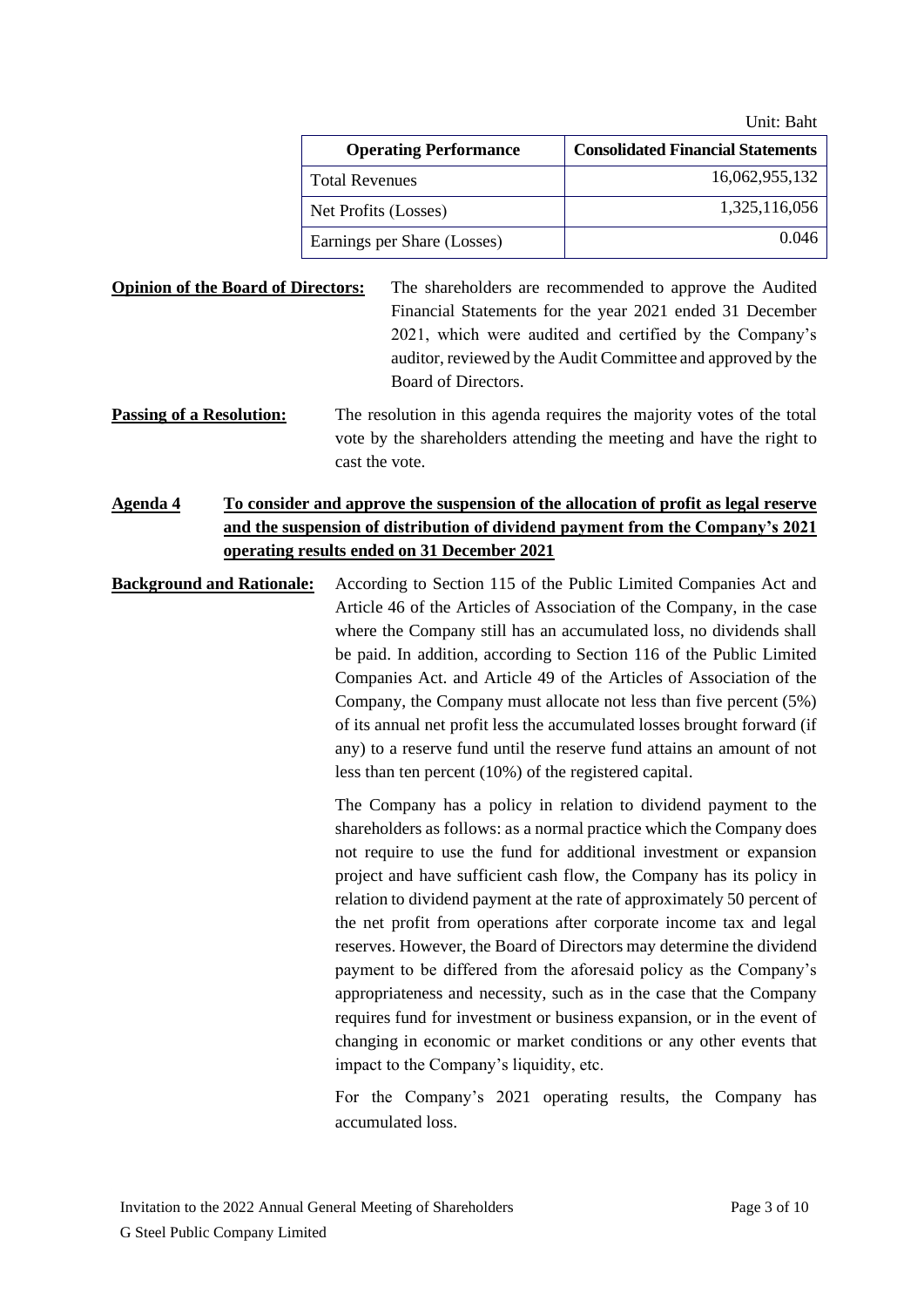| <b>Opinion of the Board of Directors:</b> | The shareholders are recommended to approve the suspension         |  |
|-------------------------------------------|--------------------------------------------------------------------|--|
|                                           | of the allocation of profit as legal reserve and the suspension of |  |
|                                           | distribution of dividend payment from the Company's 2021           |  |
|                                           | operating results ended on 31 December 2021 due to the             |  |
|                                           | Company's accumulated loss.                                        |  |

**Passing of a Resolution:** The resolution in this agenda requires the majority votes of the total vote by the shareholders attending the meeting and have the right to cast the vote.

#### **Agenda 5 To consider and approve the appointment of the auditor and the determination of the remuneration for the fiscal year 2022 ended 31 December 2022**

**Background and Rationale:** To comply with Section 120 of the Public Company Act and Article 41(5) of the Articles of Association of the Company, the appointment of auditor and determination of auditor remuneration shall be approved by the Meeting.

> The Audit Committee had reviewed and considered the qualification, knowledge, experience, reliability, auditor's working performance, continuity, and audit efficiency, including the audit fee appropriateness, and then resolved to propose to the Board of Directors to consider and concur on the appointment of auditor for the Financial Statements for the year 2022 ended 31 December 2022 as listed below:

| (1) | Mr. Apichart Sayasit                                                        | Certified Public          |  |
|-----|-----------------------------------------------------------------------------|---------------------------|--|
|     |                                                                             | Accountant License        |  |
|     |                                                                             | No. 4229, or              |  |
|     | (Never signed the Financial Statements of the Company)                      |                           |  |
| (2) | Ms. Wimolsri Jongudomsombut                                                 | Certified Public          |  |
|     |                                                                             | Accountant License        |  |
|     |                                                                             | No. 3899, or              |  |
|     | (Signed the Financial Statements of the Company for the Year)<br>2020-2021) |                           |  |
| (3) | Ms. Wilawun Budsabathon                                                     | Certified Public          |  |
|     |                                                                             | <b>Accountant License</b> |  |

No. 5550

(Never signed the Financial Statements of the Company)

Any one of these auditors from Baker Tilly Audit and Advisory Services (Thailand) Limited shall be appointed as the Company's auditor and the auditor remuneration for the year 2022 ended 31 December 2022 shall be determined, in an amount of not exceeding Baht 4,180,000, which is higher than last year by THB 180,000 due to the additional scope of services included, and to be in line with auditor remuneration by taking into the account the benchmark rates of peers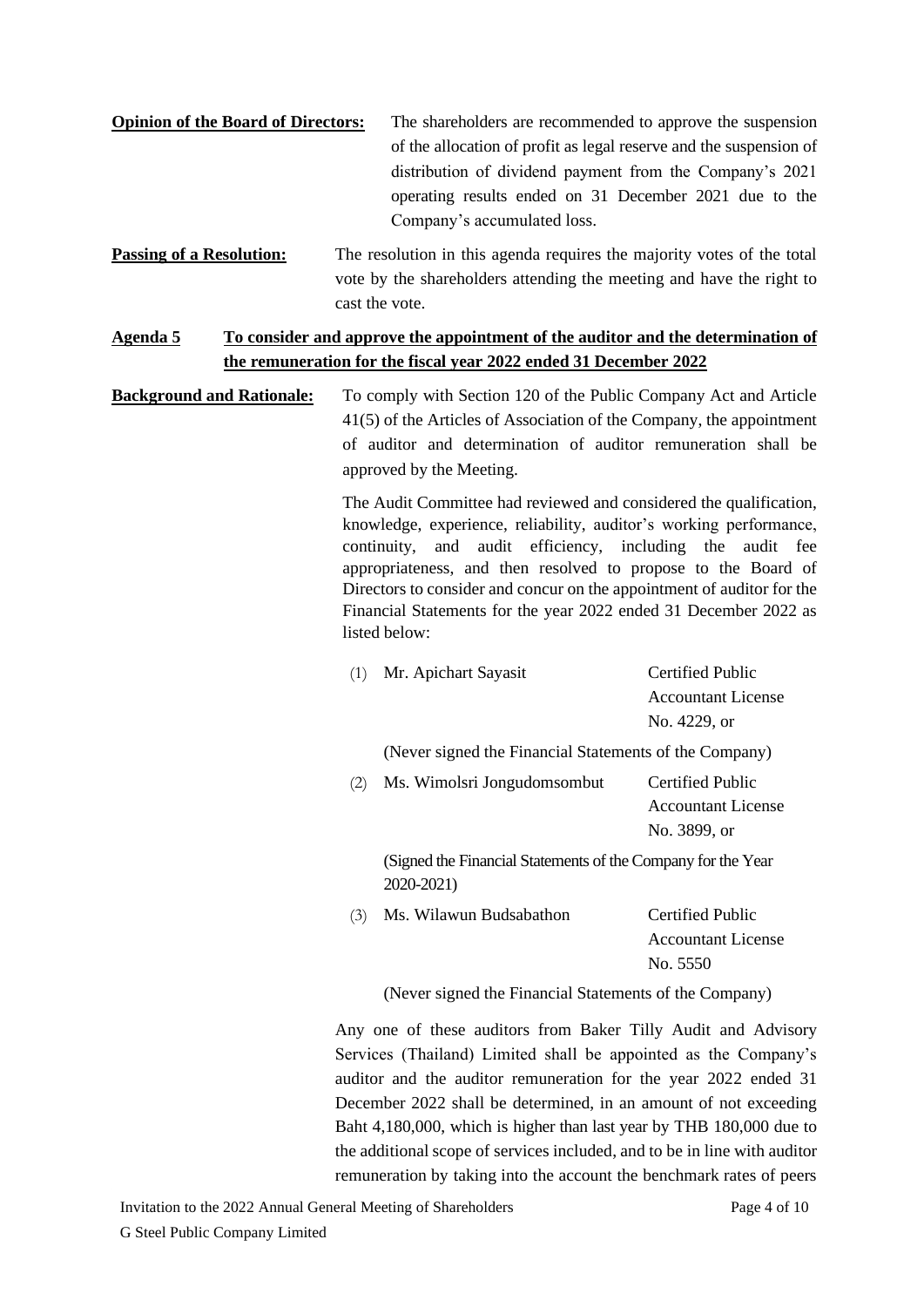in the industry. The said auditor remuneration is exclusive of other fees (Non-audit fee) which will be billed per actual (Enclosure 2).

| $U$ and $V$ and $2022$ and $2021$ |                 |                |                 |
|-----------------------------------|-----------------|----------------|-----------------|
| <b>Details</b>                    | 2022            | 2021           | <b>Increase</b> |
|                                   | (Proposed year) |                | (percent)       |
| Audit fees                        | Baht 4,180,000  | Baht 4,000,000 | 4.5%            |

Non-audit fee None None 1 0

**Comparative information on the payment of Auditor's remuneration of the year 2022 and 2021**

The 3 auditors of Baker Tilly Audit and Advisory Services (Thailand) Limited, are auditors approved by the Securities and Exchange Commission. They are qualified and have no relationship with or any vested interest in the Company, executives, major shareholders, or any related persons. In addition, none of those mentioned above auditors has acted as the auditor of the Company for more than 7 consecutive fiscal years, which comply with the guidelines of the Securities and Exchange Commission.

Details of audit fee and non-audit fee paid to the auditor, a person or other business related to auditors for the year 2021 ended 31 December 2021 can be found in the "Auditor Fee" of the Annual Report (Enclosure 1 in QR Code format).

**Opinion of the Board of Directors:** The Board of Directors concurred the endorsement of the Audit Committee to propose to the Meeting to appoint either Mr. Apichart Sayasit, Certified Public Accountant License No. 4229, or Ms. Wimolsri Jongudomsombut, Certified Public Accountant License No. 3899, or Ms. Wilawun Budsabathon, Certified Public Accountant License No. 5550 from Baker Tilly Audit and Advisory Services (Thailand) Limited to be the auditor of the Company and to determine the auditor remuneration in the amount of not exceeding Baht 4,180,000 for the audit of the Financial Statements for the year 2022 ending 31 December 2022.

**Passing of a Resolution:** The resolution in this agenda requires the majority votes of the total vote by the shareholders attending the meeting and have the right to cast the vote.

#### **Agenda 6 To consider and approve the election of the directors in replacement of the directors who retire by rotation**

**Background and Rationale:** According to Section 71 of the Public Limited Companies Act and Article 18 of the Articles of Association of the Company, at every annual general meeting of shareholders, one-third (1/3) of the directors shall vacate office. If the number of directors is not a multiple of three,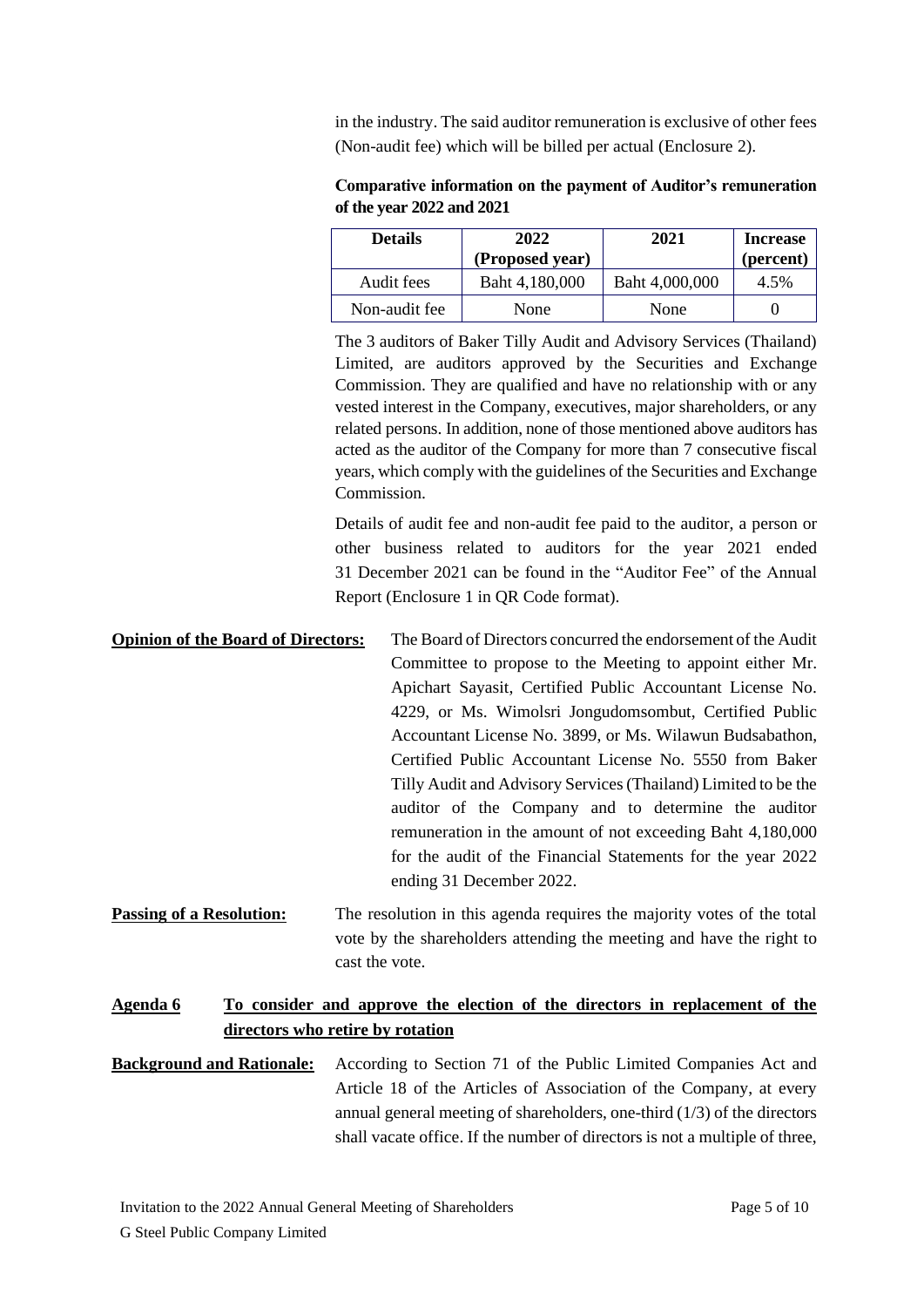the number of directors closest to one-third shall vacate office. A director who vacates office under this section may be re-elected.

In the 2022 Annual General Meeting of Shareholders, 3 directors shall retire, namely:

| Mr. Nobuo                     | Okochi     | Director, Nomination and<br>Remuneration |  |
|-------------------------------|------------|------------------------------------------|--|
|                               |            | Committee Member and                     |  |
|                               |            | Corporate Governance                     |  |
|                               |            | and Risk Management                      |  |
|                               |            | Committee Member                         |  |
| Mr. Bantoon                   | Juicharern | Director, Chief Executive                |  |
|                               |            | Officer and Chairman of                  |  |
|                               |            | Management<br>the                        |  |
|                               |            | Committee                                |  |
| Khunying Patama Leeswadtrakul |            | Director                                 |  |

In nominating directors, the Company made an announcement to invite the shareholders to propose the names of qualified candidates and not prohibited by laws in advance for the positions of the directors at the 2022 Annual General Meeting of Shareholders via the Company's website and through the news system of the Stock Exchange of Thailand from 1 December 2021 to 28 January 2022. However, no names of the nominated person have been proposed.

The Nomination and Remuneration Committee has thoroughly and carefully conducted the review and screening processes under the Company's nomination policy to select qualified and suitable individuals to be proposed to hold the position of the Company's directors in accordance with the qualifications, working experiences, skills, and expertise, as well as the total number of the Board members, including the efficiency and performance of the directors during the past year. The Nomination and Remuneration Committee considered that the 3 persons are fully qualified as directors and suitable with the Company's business operation and had duly and efficiently performed their duties as the members of the Company's Board of Directors and Sub-Committees well throughout the time.

For the best interests of the Company, the Nomination and Remuneration Committee, excluding the directors who are proposed for re-election, casted their votes individually to propose to the Board of Directors to propose to the Shareholders' Meeting to consider the re-election of the 3 retired directors: (1) Mr. Nobuo Okochi, who has been the Director, Nomination and Remuneration Committee Member and Corporate Governance and Risk Management Committee Member, since 17 February 2022 until now for 2 months, and whose term as the Director, Nomination and Remuneration Committee Member and Corporate Governance and Risk Management Committee Member will be in a total of 3 years 2 months if the re-appointment is approved by the Meeting; (2) Mr. Bantoon Juicharern, who has been a Director, Chief Executive Officer and Chairman of the Management Committee since 17 February 2022 until now for 2 months, and whose term as a Director, Chief Executive Officer and Chairman of the Management Committee will be in a total of 3 years 2 months if the re-appointment is approved by the Meeting; and (3) Khunying Patama Leeswadtrakul who has been a Director since 17 May 2002 until now for 19 years 11 months, and whose term as a Director will be in a total of 22 years 11 months if the re-appointment is approved by the Meeting. The 3 retired directors are proposed to be appointed as the directors of the Company for another term respectively.

The profile of 3 directors and definition of Independent Director of the Company were submitted together with Meeting invitation (Enclosure 3 and Enclosure 4).

Invitation to the 2022 Annual General Meeting of Shareholders G Steel Public Company Limited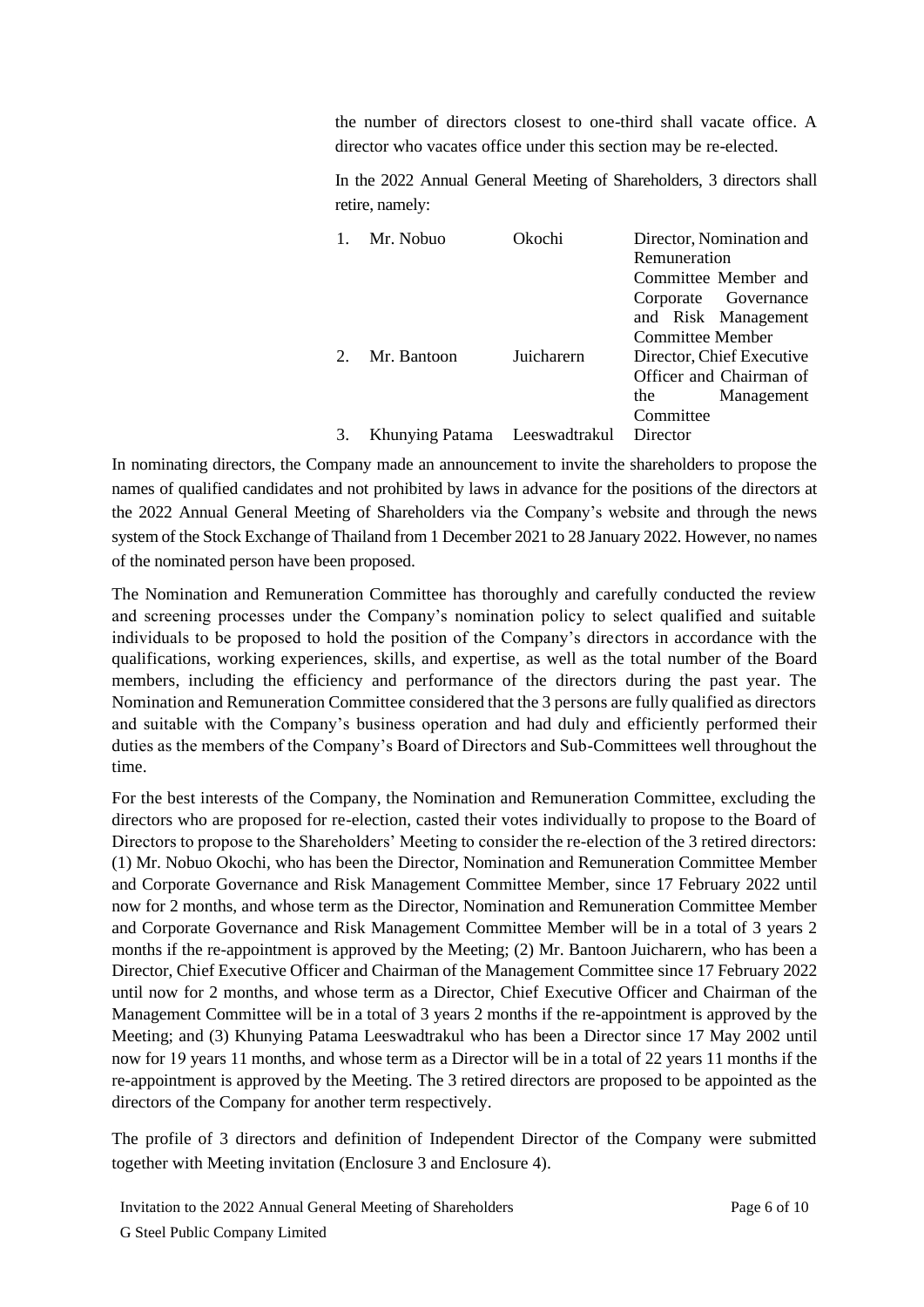**Opinion of the Board of Directors:** The Board of Directors, excluding the directors who are proposed for re-election, has thoroughly considered and carefully conducted its review and screening process under the Company's nomination policy and resolved that the 3 nominated directors are fully qualified as directors, suitable with the Company's business operation and had duly and efficiently performed their duties as the members of the Company's Board of Directors and Sub-Committees well throughout the time.

The Board of Directors agreed with the recommendation made by the Nomination and Remuneration Committee to propose the Meeting to re-elect the 3 retired directors, namely (1) Mr. Nobuo Okochi, who has been the Director, Nomination and Remuneration Committee Member and Corporate Governance and Risk Management Committee Member, since 17 February 2022 until now for 2 months, and whose term as the Director, Nomination and Remuneration Committee Member and Corporate Governance and Risk Management Committee Member will be in a total of 3 years 2 months if the reappointment is approved by the Meeting; (2) Mr. Bantoon Juicharern, who has been a Director, Chief Executive Officer and Chairman of the Management Committee since 17 February 2022 until now for 2 months, and whose term as a Director, Chief Executive Officer and Chairman of the Management Committee will be in a total of 3 years 2 months if the re-appointment is approved by the Meeting; and (3) Khunying Patama Leeswadtrakul who has been a Director since  $17$  May  $2002$  until now for  $19$  years  $11$  months, and whose term as a Director, Chief Executive Officer and Chairman of the Management Committee will be in a total of 22 years 11 months if the re-appointment is approved by the Meeting. The 3 retired directors are proposed to be appointed as the directors of the Company for another term.

**Passing of a Resolution:** This agenda item requires adoption by a simple majority vote of the shareholders attending the meeting and have the right to cast the vote.

#### **Agenda 7 To consider and approve the determination of directors' remuneration for the year 2022**

**Background and Rationale:** According to Section 90 of the Public Limited Companies Act, a payment of remuneration of the directors shall be in accordance with the resolution of the meeting of shareholders based on a vote of not less than two-thirds (2/3) of the total number of votes of the shareholders attending the meeting. According to Article 16, paragraph 1, of the Articles of Association of the Company, the directors shall be entitled to compensation or remuneration from the Company either in a form of

Invitation to the 2022 Annual General Meeting of Shareholders G Steel Public Company Limited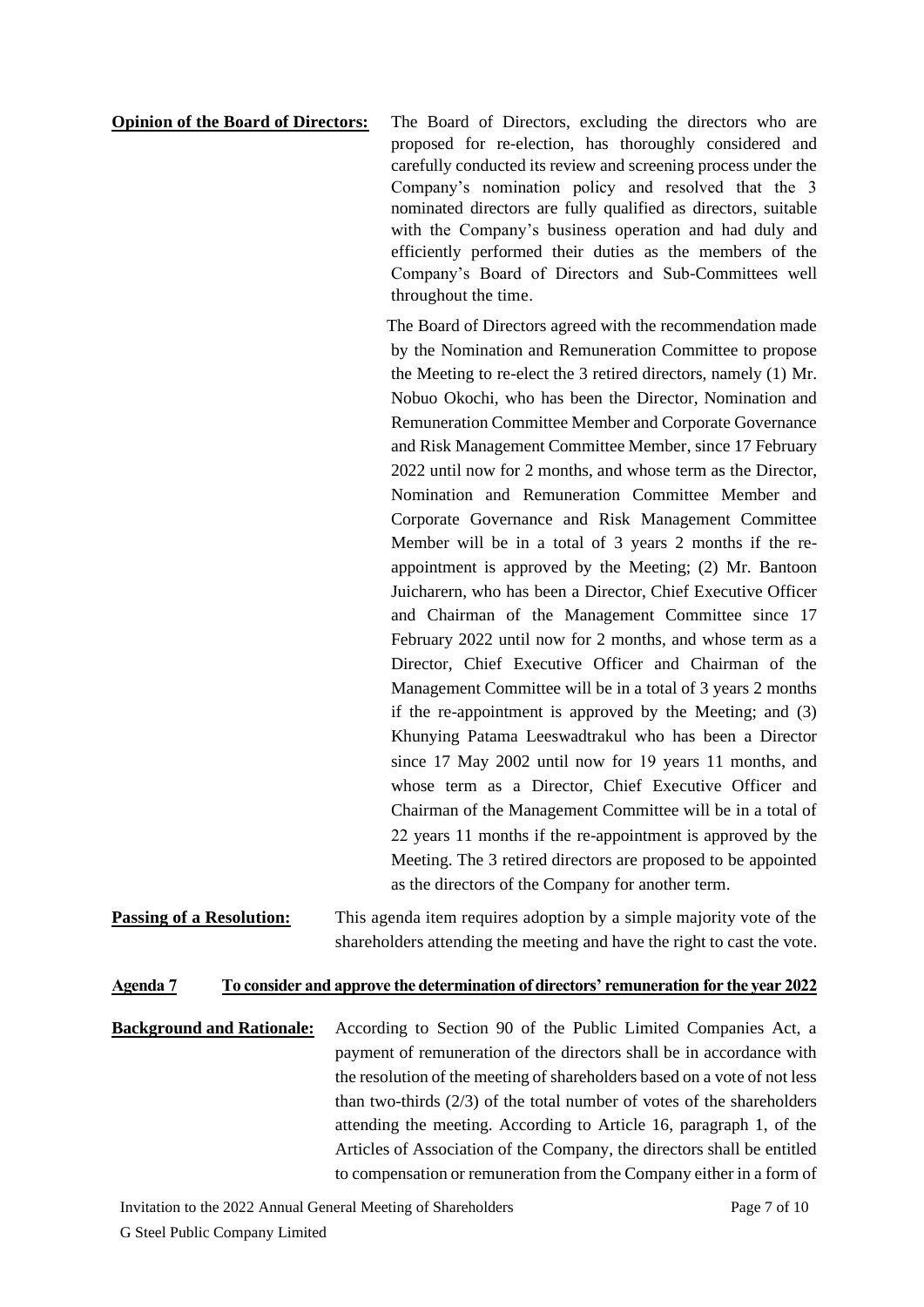cash, attending meeting allowance, gratuity, bonus or any other form of benefit, each of which as may be considered by the shareholders' meeting, whereby the specifications of such compensation or remuneration may be made either in a form of exact amount of money or principle or regulation which may be applied from time to time or for a limitless time until it is amended or changed. In addition, the directors shall also be entitled to any other allowance or welfare pursuant to the Company's rules or regulations.

In order to ensure that the Company's directors will receive the appropriate and fair remuneration, the Nomination and Remuneration Committee has considered the director remuneration for the year 2022, by taking into account the policy, the benchmark rates of peers in the industry, as well as the Company's business expansion, the performance of the Company, including scope and responsibility of each committee as well as the performance result of each of the Board of Directors and Sub-Committees, and endorsed the matter to be proposed to the Board of Directors for further proposal to the Meeting to approve the director remuneration for the year 2022, in which the amount is the same as the remuneration for the year 2021 as approved by the 2021 Annual General Meeting of Shareholders. The details are as follows:

| <b>Position</b>           | <b>Fixed</b><br><b>Remuneration</b><br>(Baht/month) | <b>Monthly</b><br><b>Remuneration</b><br>(Baht/month) | <b>Meeting Allowance</b><br>(Baht/meeting) |
|---------------------------|-----------------------------------------------------|-------------------------------------------------------|--------------------------------------------|
| <b>Board of Directors</b> |                                                     |                                                       |                                            |
| Chairman                  | 60,000                                              | $\overline{\phantom{0}}$                              | 6,250                                      |
| Director                  | -                                                   | 20,000                                                | 5,000                                      |
| <b>Audit Committee</b>    |                                                     |                                                       |                                            |
| Chairman                  | 60,000                                              | $\overline{\phantom{a}}$                              | 6,250                                      |
| Member                    | -                                                   | $\overline{\phantom{a}}$                              | 5,000                                      |
| Sub-Committees*           |                                                     |                                                       |                                            |
| Chairman                  | -                                                   | $\overline{\phantom{a}}$                              | 6,250                                      |
| Member                    | -                                                   | $\overline{\phantom{a}}$                              | 5,000                                      |
| Other benefits            | -                                                   | -                                                     |                                            |

#### **Remark:**

Sub-Committees include Nomination and Remuneration Committee and Corporate Governance and Risk Management Committee

> Any directors holding executive position in the Company and receive salary shall not receive any of the remuneration stated in the above table. In the case where a director holds more than one position, such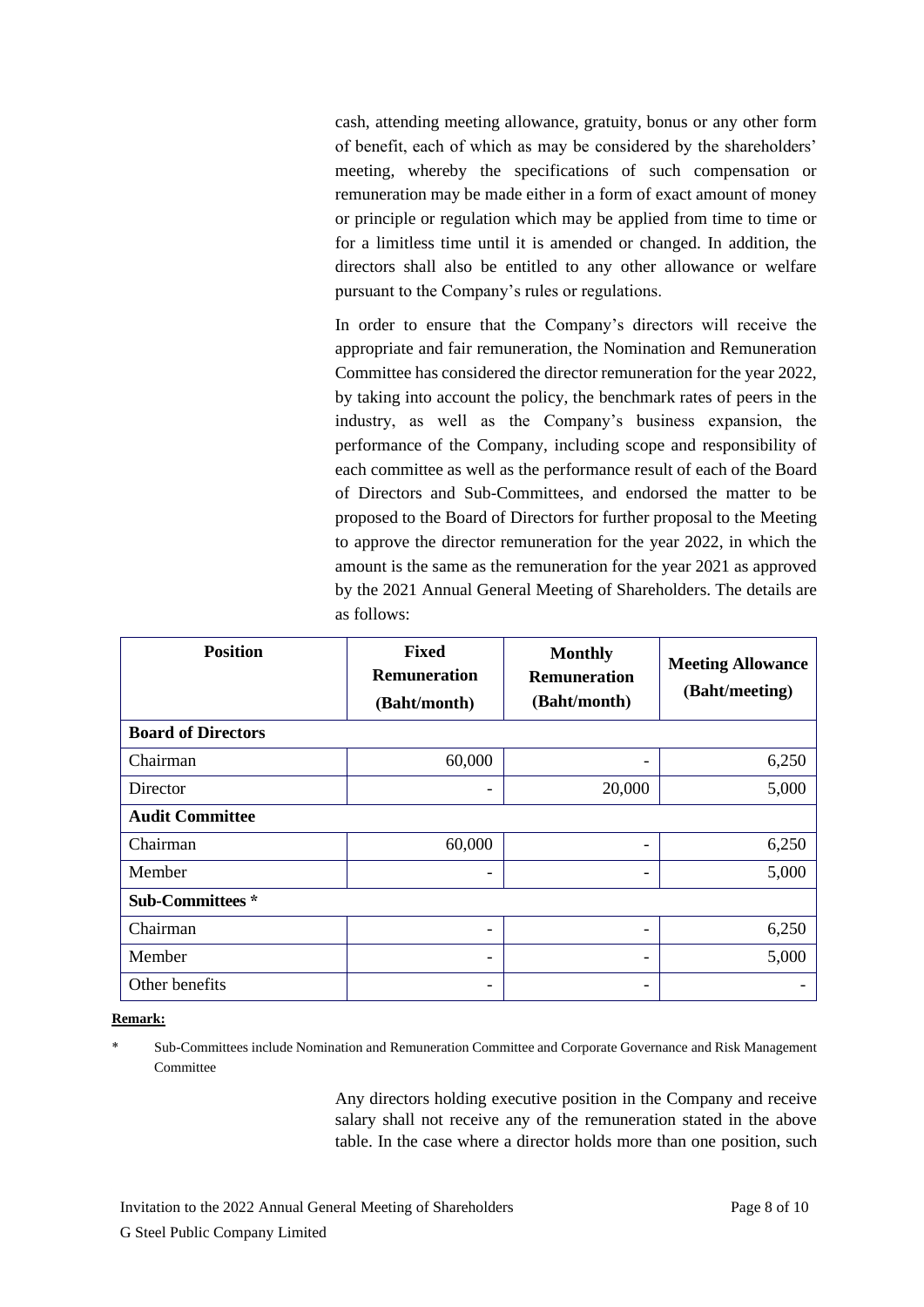director shall only receive remuneration for the position with the highest remuneration (details are as appeared in Enclosure 5).

Details of remuneration of each director for the year 2021 are as appeared in the "Remuneration for the Board of Directors and the Management" of the Annual Report (Enclosure 1 in QR Code format).

**Opinion of the Board of Directors:** Concurred with the Nominating and Remuneration Committee's recommendation, the shareholders are recommended to approve the determination of director's remuneration for the year 2022 as proposed above.

**Passing of a Resolution:** This agenda item requires approval by a vote of not less than two-thirds (2/3) of the total number of votes of the shareholders attending the meeting.

#### **Agenda 8 Other business (if any)**

**Opinion of the Board of Directors:** There will be no further proposed agenda to the Meeting of Shareholders and no voting for a resolution in this agenda in order to give the shareholders an opportunity to make enquiries to the Board of Directors (if any).

The Company determined the shareholders' names who will be entitled to attend the 2022 Annual General Meeting of Shareholders on 31 March 2022 (Record Date).

The shareholders of G Steel Public Company Limited are cordially invited to participate in the Meeting on the date, at the time and place as described above. If any shareholder wishes to appoint another person to attend the meeting and vote as his or her proxy, please assign the representative who is of legal age. Also, kindly fill in and execute only one of the Proxy Forms; Proxy Form A., Form B., and Form C) (Enclosure 13) and present it to the Chairman of the Meeting or designated person before attending the Meeting. The Proxy Form C is only for the shareholders who are foreign investors and have appointed a custodian in Thailand to be a share depository and keeper.

In the case where the shareholders are unable to attend the Meeting, held by electronic means, by themselves, and wish to appoint an independent director of the Company to attend the Meeting and cast votes on their behalf, the Company would like to inform that the shareholders are able to appoint Mr. Christopher Michael Nacson, Chairman of the Board of Directors Independent Director and Audit Committee member or Dr. Chainarong Monthienvichienchai, Independent Director and Audit Committee Member as his/her proxy to attend the meeting and cast votes on his or her behalf as per the details in the proxy forms (Enclosure 7). Please complete and sign on the proxy form together with submit the original proxy and required documents to the Office of Company Secretary, G Steel Public Company Limited, 88 PASO Tower, 18<sup>th</sup> Floor, Silom Road, Suriyawong Subdistrict, Bang Rak District, Bangkok 10500 by Monday, 25 April 2022. In this regard, the independent director who is named to be the proxy will act within the scope of proxy granted by the shareholders. If the proxy does not act within the scope, the shareholders who suffer damages can exercise the rights to legal proceeding according to the laws against the Company and the proxy. Consequently, it is advisable that the shareholders should study the details of the meeting agenda prior to the granting of proxy.